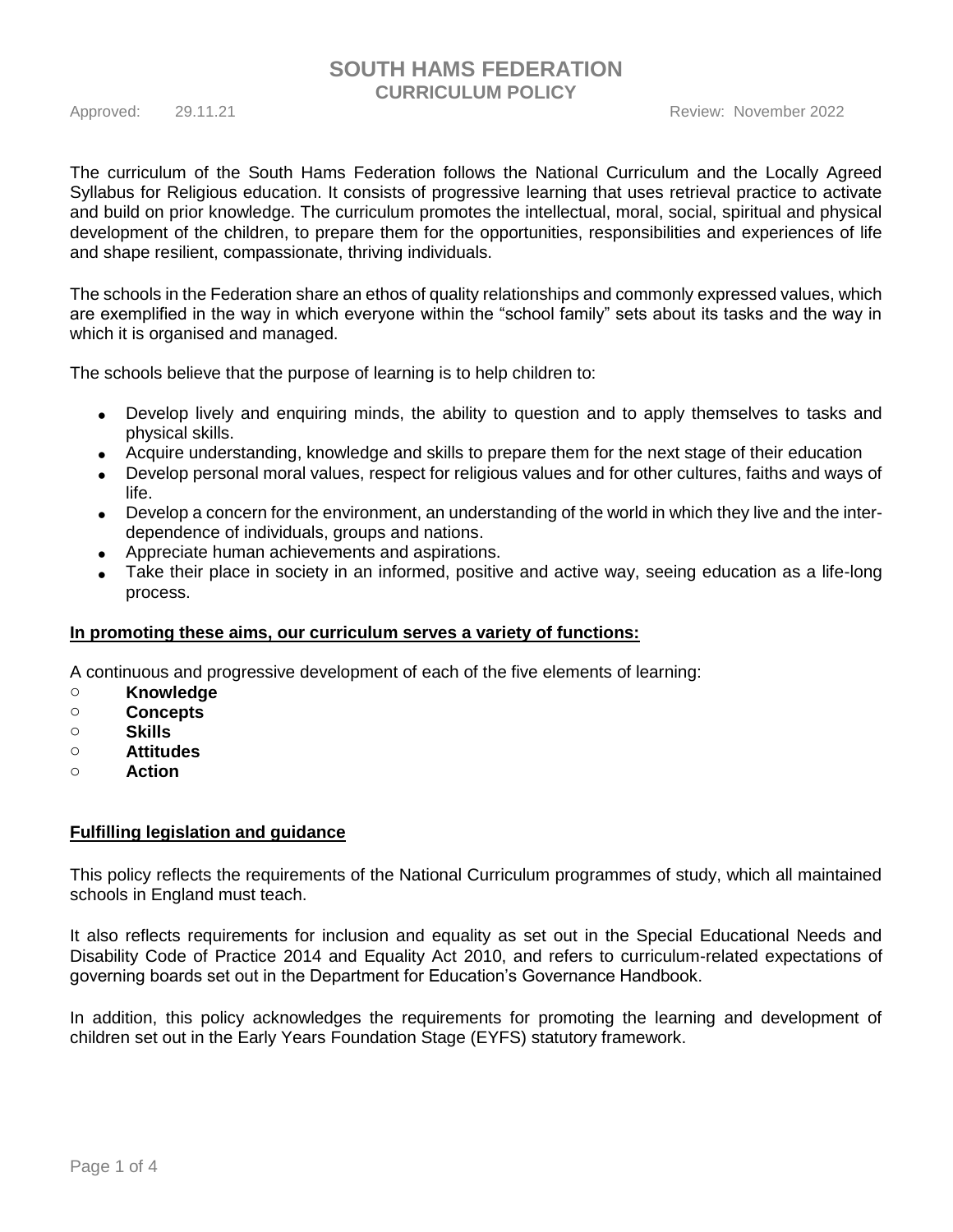## **SOUTH HAMS FEDERATION CURRICULUM POLICY**

#### Approved: 29.11.21 Review: November 2022

- **Breadth:** Children will study a curriculum based on building knowledge and skills to develop creative, meaningful connections in order to enhance learning. Teaching is consistently based on the Rosenshine principles**.**
- **Balance:** Each area of learning is given appropriate attention in relation to others and to the curriculum as a whole.
- **Contextualised:** Learning is linked as far as possible to the local area and community of the school. Schools seek to develop learning opportunities, which facilitate this linkage, involving experiences both inside and outside the classroom so that all children have a shared understanding and vocabulary.
- **Equitable:** Learning is provided through a mastery curriculum ensuring all pupils have access to the same provision and opportunities. Pre -teaching ensures that pupils are all able to access the curriculum and have the prior knowledge to do so.

The curriculum is designed to meet the individual needs of children and allow all children to make good progress across a range of areas.

- **Progression and Continuity:** Effective transition from Foundation Stage, Key Stage 1 and Key Stage 2 requires careful planning and this is ensured in the Foundation Subjects and Science through the delivery of carefully sequenced curriculum. Work undertaken at each stage is based on previous knowledge, skills, progress and achievements. Our policy is therefore to use assessment for learning as a formative mechanism to ensure progression and good progress for all children.
- **Coherence**: The curriculum is planned to ensure learning builds upon prior knowledge. It is designed to ensure pupils retain ideas, develop upon them and construct a deep understanding of the wider concept and subject. When pupils are introduced to new ideas, they are [relating these to what we](https://thescienceteacher.co.uk/cognitive-science-and-science-teaching/)  [already know:](https://thescienceteacher.co.uk/cognitive-science-and-science-teaching/) knowledge is **developed upon** and not simply added in.

#### **Opportunities for Mastery within the Curriculum**

The Mastery Learning approach to curriculum delivery:

- The Mastery Learning model forms the basis of our approach to teaching. This means spending greater time going into depth about a subject as opposed to racing through the things that all children should know. As primary schools within the South Hams Federation, it is our duty to ensure that children have an absolutely solid, concrete understanding of subject knowledge and skills as well as being emotionally resilient for secondary school.
- Teachers have the confidence to take learning at a steadier and deeper pace, ensuring that no child is left behind, as well as providing deeper and richer experiences for children who are above the national expectation for their age.
- We focus on all children achieving what is expected of their age group and not going beyond this. Evidence shows that children need to be able to understand a concept and then apply, reason and problem solve using their knowledge. Within our Federation, children will not be taught content from the year group above them, they will spend time becoming true masters of content, applying and being creative with new knowledge and skills in multiple ways.
- The principles outlined in this document form the basis for a range of policy statements. Whilst such policy may be formed and modified by the demands of circumstances, the underlying beliefs and principles have their own integrity and remain unchanged.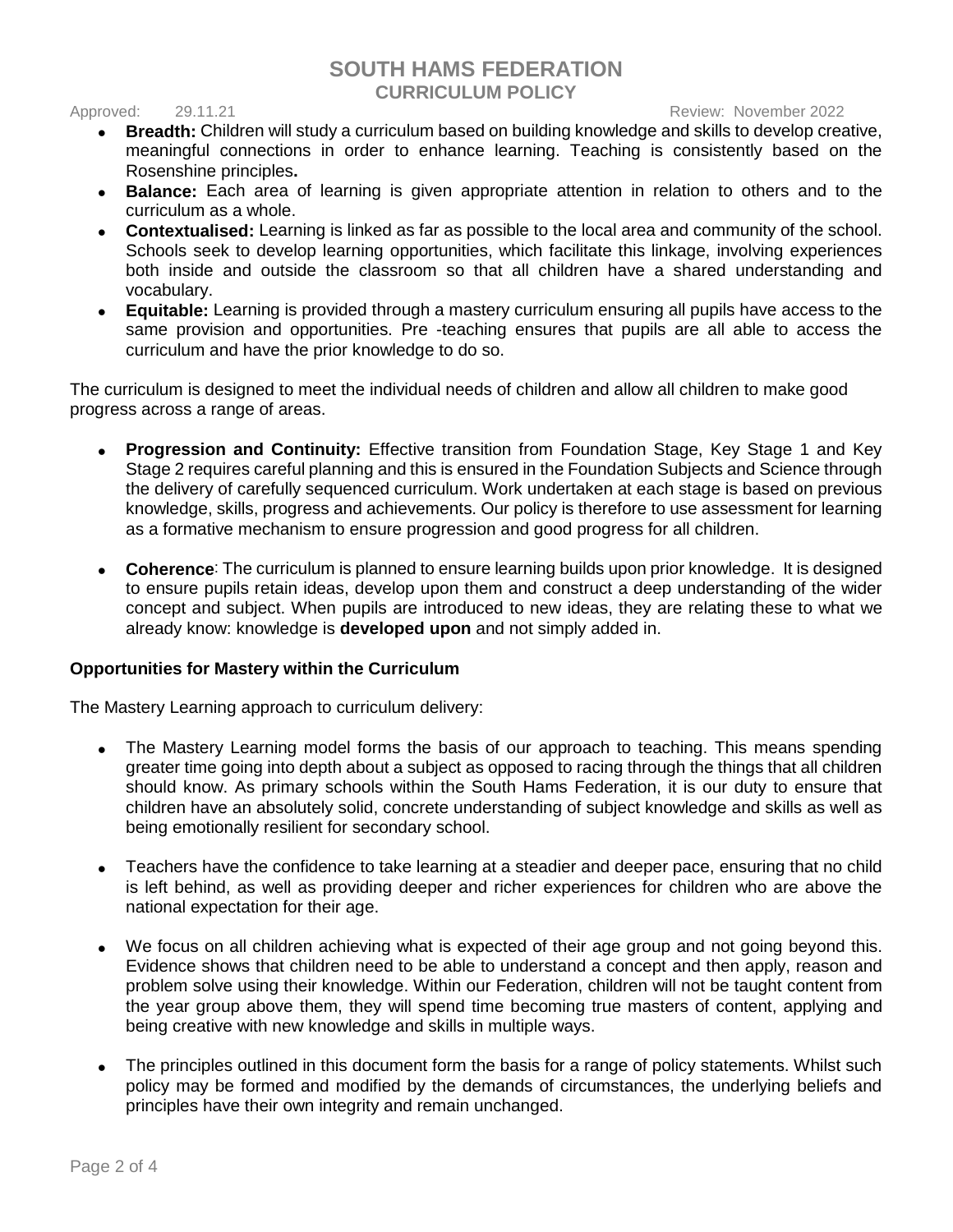# **SOUTH HAMS FEDERATION**

**CURRICULUM POLICY**

**The Governing Board:** The governing board will monitor the effectiveness of this policy and hold the headteacher to account for its implementation.

The governing board will also ensure that:

- A robust framework is in place for setting curriculum priorities and aspirational target.
- Enough teaching time is provided for pupils to cover the National Curriculum and other statutory requirements.
- Proper provision is made for pupils with different abilities and needs, including children with special educational needs and disabilities (SEND).
- The school implements the relevant statutory assessment arrangements.
- It participates actively in decision-making about the breadth and balance of the curriculum.
- It fulfils its role in processes to disapply pupils from all or part of the National Curriculum, where appropriate, and in any subsequent appeals.

#### **Executive Headteacher:**

- Is responsible for ensuring that all Heads of Schools adhere to the policy.
- That all children have the statutory education expectation.
- Reviews and develops the curriculum with federation curriculum team leaders.
- The amount of time provided for teaching the required elements of the curriculum is adequate and is reviewed by the governing board.
- Where appropriate, the individual needs of some pupils are met by permanent or temporary disapplication from all or part of the National Curriculum.
- They manage requests to withdraw children from curriculum subjects, where appropriate.
- The school's procedures for assessment meet all legal requirements.
- The governing board is fully involved in decision-making processes that relate to the breadth and balance of the curriculum.
- The governing board is advised on whole-school targets in order to make informed decisions.
- Proper provision is in place for pupils with different abilities and needs, including children with SEN.

#### **Heads of School:**

- Are responsible for ensuring that all teachers adhere to the policy.
- That all children have the statutory education expectation.
- With the Executive Headteacher, ensuring that in their school the amount of time provided for teaching the required elements of the curriculum is adequate and is reviewed by the governing board.
- Where appropriate, the individual needs of some pupils are met by permanent or temporary disapplication from all or part of the National Curriculum.
- With the Executive Headteacher, manage requests to withdraw children from curriculum subjects, where appropriate.
- With the Executive Headteacher, ensure that the school's procedures for assessment meet all legal requirements.